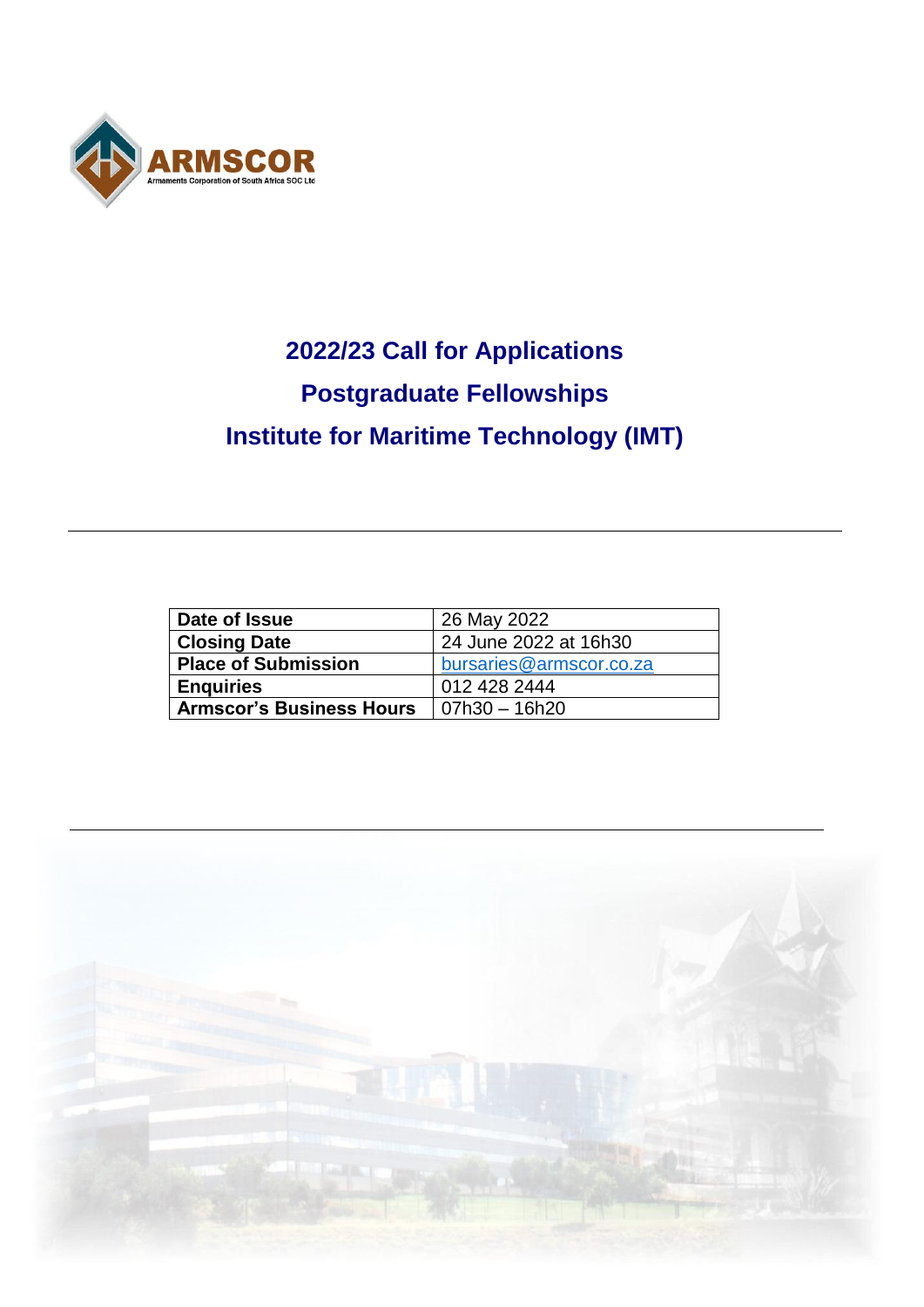## Table of Contents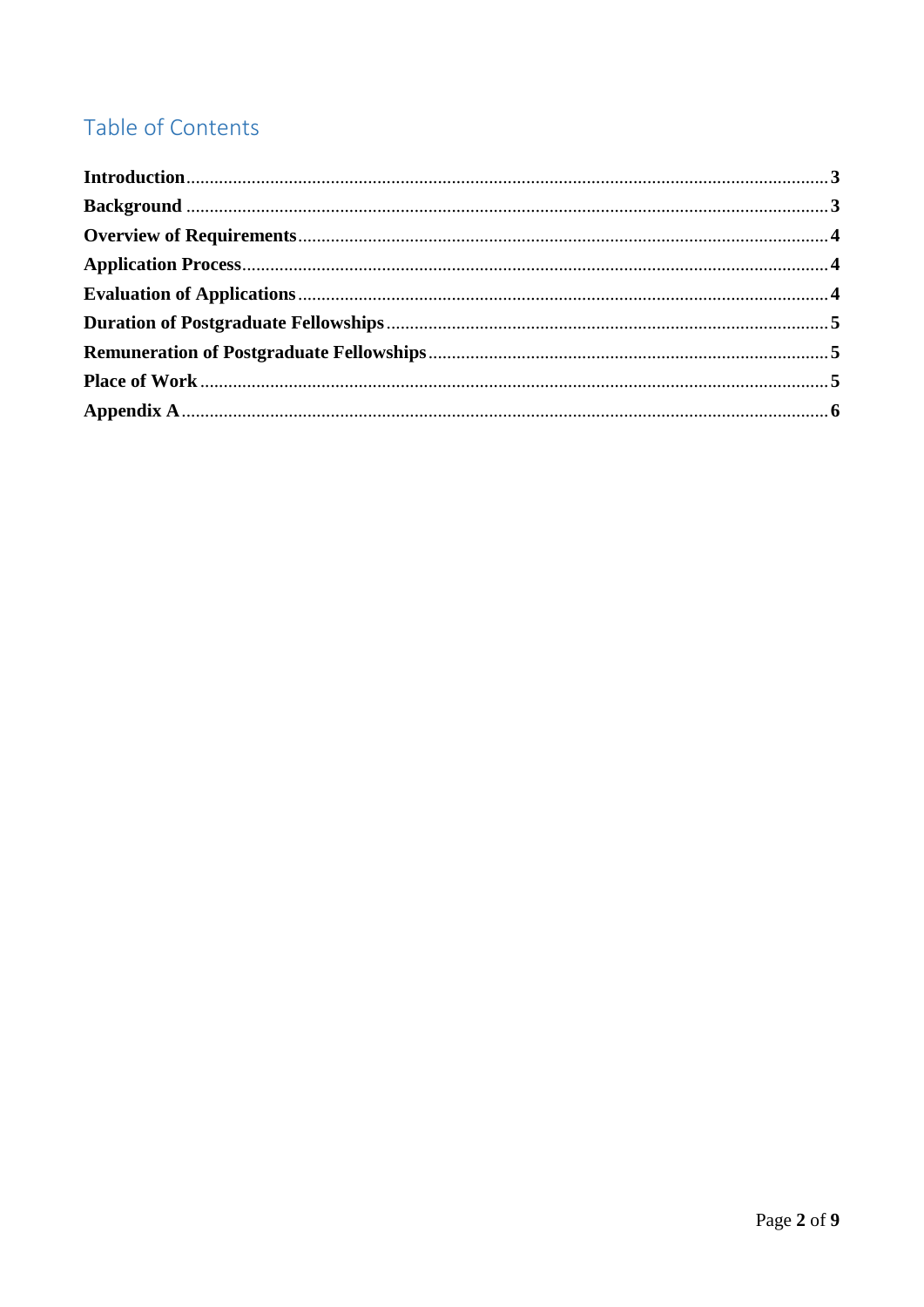#### **1. Introduction**

- 1.1. Armscor is the acquisition agency for the Department of Defence (**DOD**). Renowned for its acquisition expertise, Armscor has enhanced and expanded its service offering to the **DOD** as well as to stakeholders across the African Continent in line with its vision to be the premier defence technology and acquisition service provider for the South African Government and our allies on the African continent and the world.
- 1.2. The Research and Development (R&D) Business Unit specialises in providing operational and scientific research as well as vehicle and artillery testing and evaluation services. Our research and development institutes continue to produce innovative technology products and services which go through rigorous testing and evaluation processes that are recognised internationally.

#### **2. Background**

- 2.1. The Institute for Maritime Technology (IMT) a division of the R&D Business Unit is a strategic facility that provides technical research and development support services to the South African National Defence Force (SANDF), primarily to the South African Navy (SAN) and other clients. Furthermore, the institute also provides services for industrial or commercial purposes to the Oceans Economy, Government Departments and other industries.
- 2.2. IMT has four Postgraduate Fellowship opportunities in the following domains:
	- Two positions in Maritime Domain Awareness (MDA);
	- One position in Underwater Sensors and Signatures (UWSS); and
	- One position in Naval Electro-Optics (NEO).
- 2.3. Postgraduate Fellowship is a strategic position aimed at attracting postgraduate students from academia and industry to join IMT in conducting Maritime technology research and development.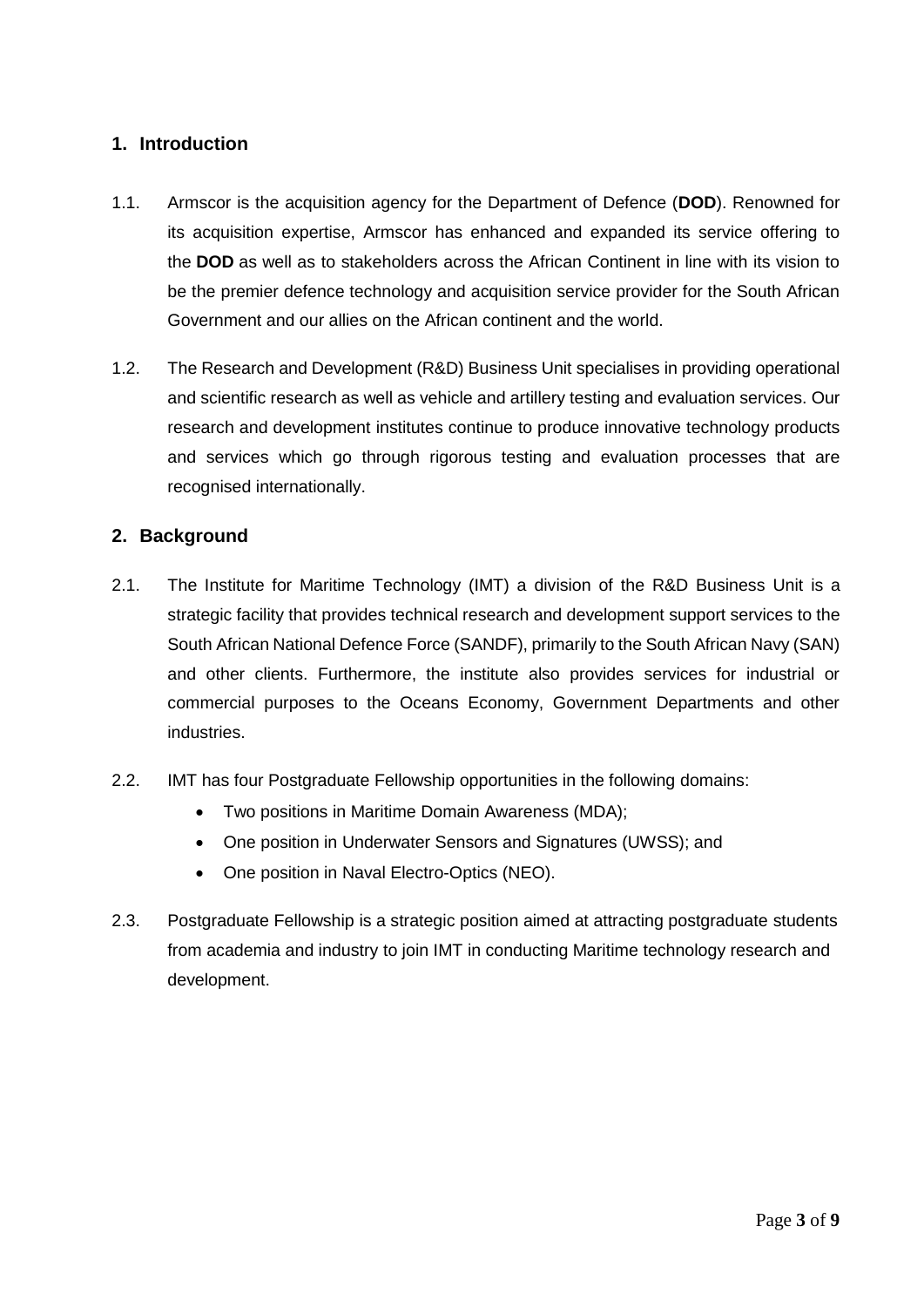#### **1. Overview of Requirements**

The requirements for Postgraduate candidates are as follows:

- 1.1. Only South African citizens are eligible, but priority will be given to candidates from the designated groups, in order to address previous imbalances and institutional targets through the development of a cohort of potential future Scientists and Engineers.
- 1.2. The expertise and research focus of the Postgraduate Fellow should indicate the potential to contribute to a noticeable increase in good quality research outputs for the IMT's domain.
- 1.3. Applicants must have completed relevant Masters' or completing their Masters' Degree during the 2022 academic year.
- 1.4. PhD candidates will have an added advantage.

#### **2. Application Process**

- 2.1. Candidates must submit their applications electronically. Their applications should be composed of the following documentation:
- 2.1.1. Comprehensive Curriculum Vitae (CV);
- 2.1.2. Full academic transcript;
- 2.1.3. ID Copy;
- 2.1.4. Copies of Academic Qualifications; and
- 2.1.5. Motivation letter (maximum of one page).
- 2.2. Applications must be sent t[o bursaries@armscor.co.za](mailto:bursaries@armscor.co.za) by the closing date and the subject title must include "SURNAME Name + IMT Postgraduate Fellowships".
- 2.3. The deadline for applications is on **24 June 2022**; only applications sent within the deadline will be taken into consideration.

#### **3. Evaluation of Applicants**

- 3.1. All applications received will be screened for eligibility and compulsory documentation submitted with the application.
- 3.2. Applications that are deemed not eligible or do not have **ALL** the required attachments will not be processed further.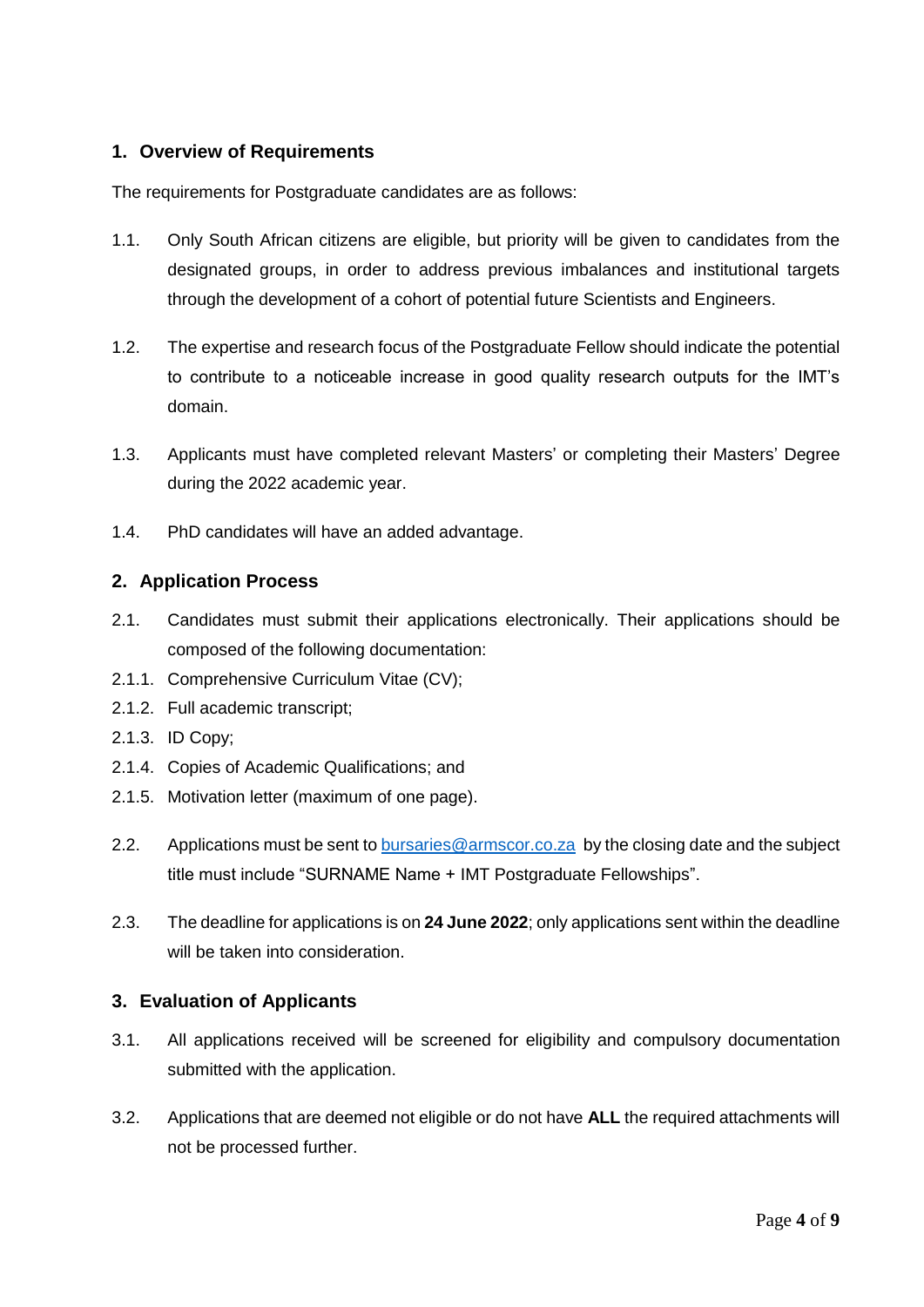- 3.3. Successful candidates will be subjected to security clearance processes.
- 3.4. Applicants who do not receive confirmation or feedback within 3 (three) months after the closing date for applications must accept that their applications were unsuccessful.
- 3.5. Kindly note that, due to the expected large volume of applications to be processed, receipt of applications will not be acknowledged.

#### **4. Duration of Postgraduate Fellowships**

- 4.1. The Postgraduate Fellowship seeks to provide recent graduates an opportunity to gain meaningful work experience for a period of twenty-four (24) months.
- 4.2. At the end of the Postgraduate Fellowship, there is a possibility of Postgraduate Fellows being offered permanent employment based on their performance during the fellowship program.
- 4.3. Due to your position as a Postgraduate Fellow, you are expected at all times to remain aware of the specific duties, deliverables and outcomes expected of you and to maintain the standards of performance required of you.
- 4.4. If at any time during the duration of your contract at Armscor, it becomes apparent to Armscor that you have failed to perform at the standard required of you, Armscor will be entitled to consider the termination of the contract on the basis of your poor work performance.

#### **5. Remuneration of Postgraduate Fellowships**

Competitive market-related.

#### **6. Place of Work**

All the positions are based in IMT which is in Simon's Town, Western Cape.

#### **7. Job Specifications**

Please see Appendix A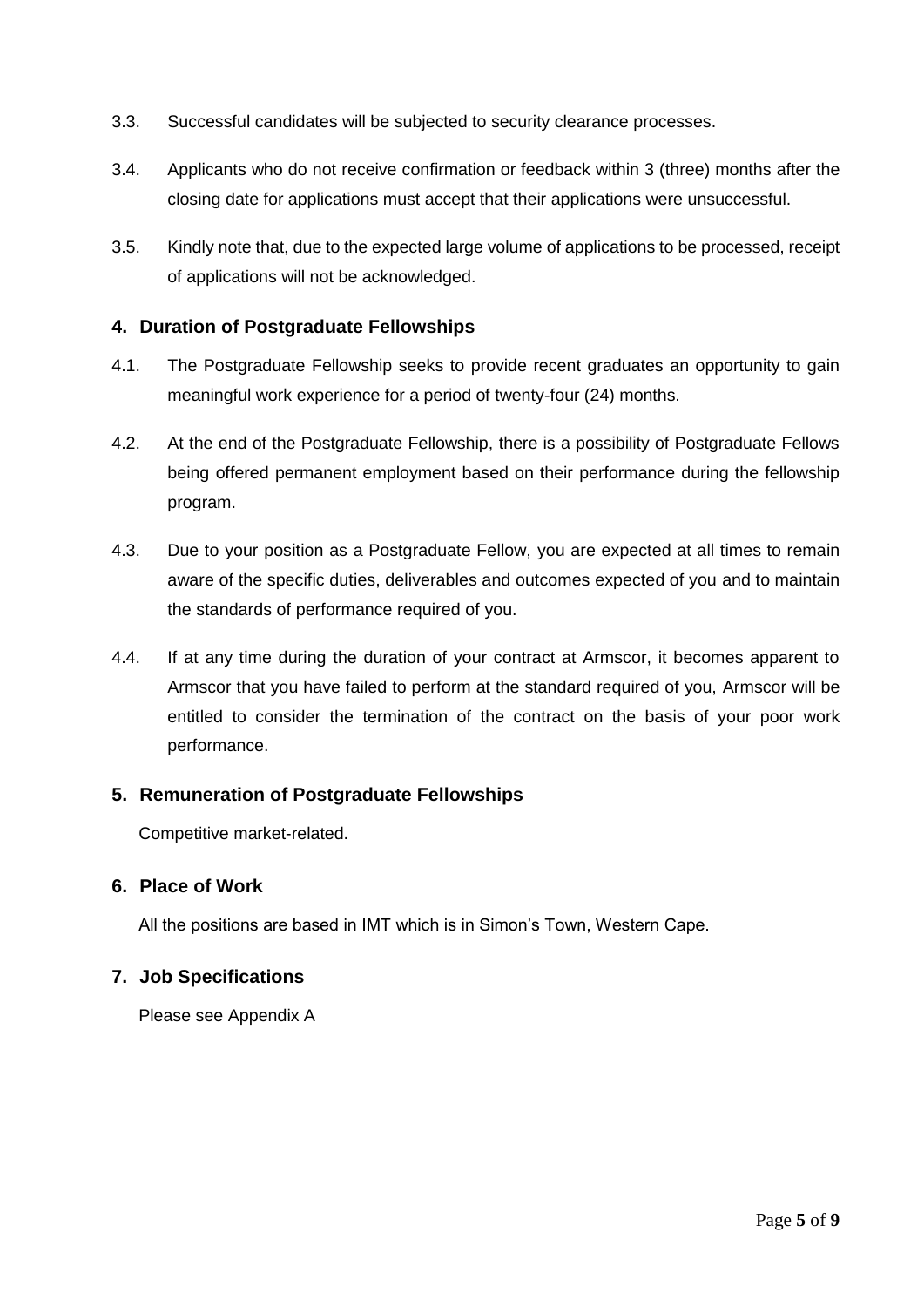| <b>Software Engineer or Data Scientist (Two Positions)</b>                                                                                                                                                                                           |                                                                                                                                                                                                                                                                                                                                                                                                                                                                                                                                                                                                                                                                                                                                                                                                                                                                                                                                                                                                                                                                               |                                                                                                                                                                                                                                                                                                                                                                          |                                                                                                                                                                                                                                                                                                                                                                                                                                                                                                                                                                                                           |
|------------------------------------------------------------------------------------------------------------------------------------------------------------------------------------------------------------------------------------------------------|-------------------------------------------------------------------------------------------------------------------------------------------------------------------------------------------------------------------------------------------------------------------------------------------------------------------------------------------------------------------------------------------------------------------------------------------------------------------------------------------------------------------------------------------------------------------------------------------------------------------------------------------------------------------------------------------------------------------------------------------------------------------------------------------------------------------------------------------------------------------------------------------------------------------------------------------------------------------------------------------------------------------------------------------------------------------------------|--------------------------------------------------------------------------------------------------------------------------------------------------------------------------------------------------------------------------------------------------------------------------------------------------------------------------------------------------------------------------|-----------------------------------------------------------------------------------------------------------------------------------------------------------------------------------------------------------------------------------------------------------------------------------------------------------------------------------------------------------------------------------------------------------------------------------------------------------------------------------------------------------------------------------------------------------------------------------------------------------|
| <b>About the Unit</b>                                                                                                                                                                                                                                | <b>Key Responsibilities</b>                                                                                                                                                                                                                                                                                                                                                                                                                                                                                                                                                                                                                                                                                                                                                                                                                                                                                                                                                                                                                                                   | <b>Required Qualifications</b>                                                                                                                                                                                                                                                                                                                                           | <b>Skills and Experience</b>                                                                                                                                                                                                                                                                                                                                                                                                                                                                                                                                                                              |
| The Maritime<br><b>Domain Awareness</b><br>(MDA) focuses on<br>maintaining and<br>developing network<br>systems and<br>developing software<br>tools to analyse and<br>display "real-time"<br>situational<br>awareness data to<br>several Navy sites. | Deployed across various technology domains<br>(Radar, Sonar, Electronics, Electro-Optics,<br>Maritime Communication) to apply principles<br>techniques of engineering towards<br>and<br>software projects; and to provide expert<br>systems and technology support to the South<br>African Navy (SAN) and other clients.<br>Draft proposals to generate funding for project<br>work.<br>Setup, design, develop and test computer<br>algorithms and models in order to simulate and<br>interpret results and perform mathematical<br>verification.<br>Define, investigate and analyse medium<br>complex engineering problems, and design and<br>develop cost-effective solutions to the identified<br>technical problems.<br>Establish and maintain maritime domain<br>awareness sites in support of the South African<br>Navy client.<br>Demonstrate new software technologies (i.e.<br>hardware/computer-based algorithms) to SAN<br>clients.<br>Network with industry, and academia, and stay<br>abreast of the latest technology in the Naval<br>and Maritime environment. | • A Masters' degree (or in the<br>final year of completing the<br>Masters' degree) in Electronic<br>Engineering<br>Computer<br>or<br>Computer<br>Engineering<br>or<br>Science or equivalent<br>A PhD or currently pursuing a<br>PhD in Electronic Engineering<br>or Computer Engineering or<br>Computer<br>Science<br>or<br>equivalent<br>will<br>be<br>an<br>advantage. | Knowledge of<br>network<br>$\bullet$<br>artificial<br>systems<br>or<br>intelligence<br>will<br>be<br>advantageous<br>Knowledge<br>of<br>$\bullet$<br>using<br>Microsoft Visual Studio,<br>Linux, and/or LaTeX<br>Experience with Python,<br>$\bullet$<br>C#.<br>$C++$<br>and<br>programming languages<br>Research and<br>$\bullet$<br>report-<br>writing skills<br>Problem-solving skills<br>Solution-seeking<br>$\bullet$<br>orientation<br>Excellent facilitation and<br>interpersonal skills<br>A goal-oriented approach<br>Ability<br>to<br>work<br>$\bullet$<br>independently as well as<br>in teams |

### **APPENDIX A**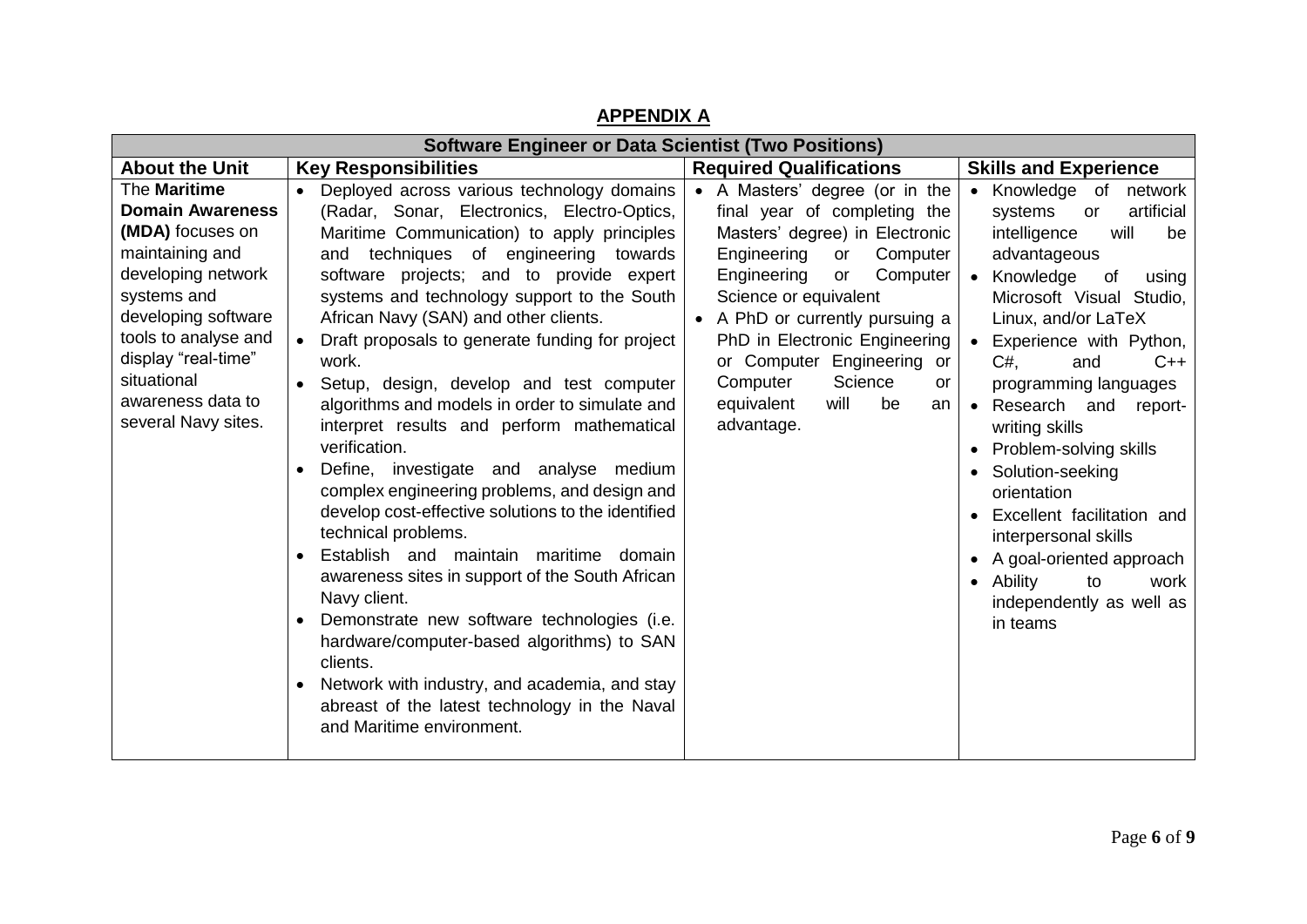| <b>Scientist (One Position)</b>                                                                                                                                                         |                                                                                                                                                                                                                                                                                                                                                                                                                                                                                                                                                                                                                                                                                                                                                                                                                                                                                                                                                                                                                                                                                                                          |                                                                                                                                                                                                                                                                  |                                                                                                                                                                                                                                                                                                                                                                                                                                                                             |
|-----------------------------------------------------------------------------------------------------------------------------------------------------------------------------------------|--------------------------------------------------------------------------------------------------------------------------------------------------------------------------------------------------------------------------------------------------------------------------------------------------------------------------------------------------------------------------------------------------------------------------------------------------------------------------------------------------------------------------------------------------------------------------------------------------------------------------------------------------------------------------------------------------------------------------------------------------------------------------------------------------------------------------------------------------------------------------------------------------------------------------------------------------------------------------------------------------------------------------------------------------------------------------------------------------------------------------|------------------------------------------------------------------------------------------------------------------------------------------------------------------------------------------------------------------------------------------------------------------|-----------------------------------------------------------------------------------------------------------------------------------------------------------------------------------------------------------------------------------------------------------------------------------------------------------------------------------------------------------------------------------------------------------------------------------------------------------------------------|
| <b>About the Unit</b>                                                                                                                                                                   | <b>Key Responsibilities</b>                                                                                                                                                                                                                                                                                                                                                                                                                                                                                                                                                                                                                                                                                                                                                                                                                                                                                                                                                                                                                                                                                              | <b>Required Qualifications</b>                                                                                                                                                                                                                                   | <b>Skills and Experience</b>                                                                                                                                                                                                                                                                                                                                                                                                                                                |
| The Underwater<br><b>Sensors and</b><br><b>Signatures (UWSS)</b><br>domain focuses on<br>testing and<br>evaluation of<br>sensors using<br>Sonar, Magnetic,<br>and Acoustics<br>methods. | Develop and maintain strategic capabilities and<br>facilities in the underwater sensor signatures<br>domain.<br>Detect, analyse, and interpret underwater<br>signals through<br>the<br>of underwater<br>use<br>acoustics, sonar, magnetic, pressure, and<br>electric fields.<br>Perform transducer and sonar array calibration<br>and acceptance, as well as general testing of<br>various underwater systems.<br>Develop and verify sonar models to predict<br>sonar performance modelling in the highly<br>variable underwater environment.<br>Develop sonar target noise diagnostic tools and<br>apply them to underwater<br>signature<br>management, as well as target classification.<br>Develop computer-assisted sonar target<br>classification to assist in submarine operations.<br>Perform underwater signatures for local and<br>external clients through IMT's facilities.<br>Interact with maritime community, local and<br>international clients<br>Draft proposals to generate funding for project<br>work.<br>Generate technical reports, standard operating<br>procedures, and manuals for SAN clients. | • A Masters' degree (or in the<br>final year of completing the<br>Masters' degree) in Physics<br>Magnetics<br>(Sonar<br>or<br>or<br>Acoustics)<br>• A PhD or currently pursuing a<br>PhD in Physics (Sonar or<br>Magnetics or Acoustics) will be<br>an advantage | Knowledge<br>of<br>using<br>$\bullet$<br><b>Microsoft Visual Studio</b><br>Experience<br>$\bullet$<br>with<br>MATLAB,<br>Maple,<br>Mathematica, Python, or<br>$C++$<br>programming<br>language<br>Research<br>and<br>report-<br>writing skills<br>Problem-solving skills<br>Solution-seeking<br>orientation<br>Excellent facilitation and<br>interpersonal skills<br>A goal-oriented approach<br>Ability<br>to<br>work<br>$\bullet$<br>independently as well as<br>in teams |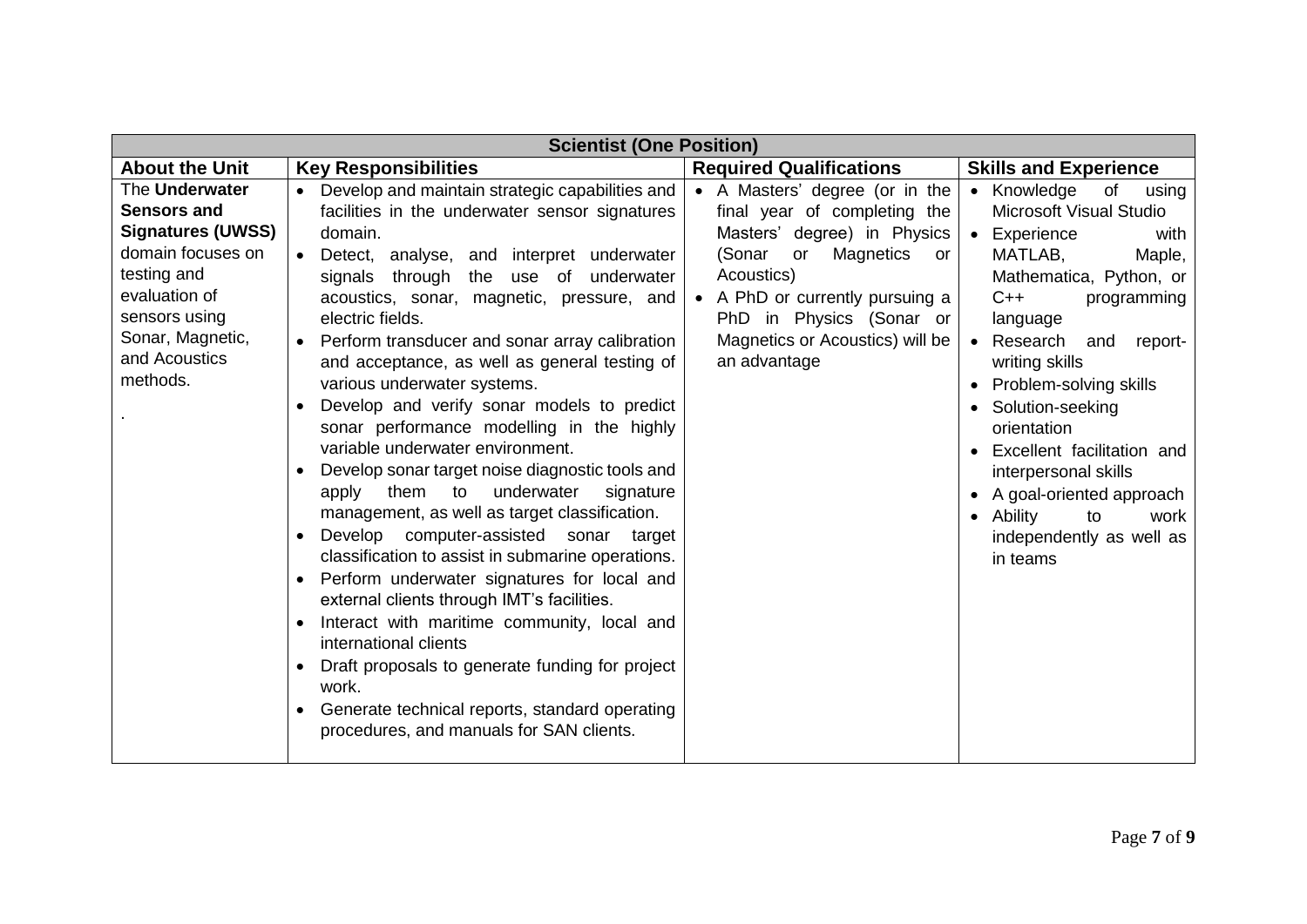| <b>Scientist (One Position)</b>                                                                                                                                        |                                                                                                                                                                                                                                                                                                                                                                                                                                                                                                                                                                                                                                                                                                                                                                                                                                                                                                                                                                                                                                                                                                                                                                                                                                                                                                                                     |                                                                                                                                                                                                                                                                                         |                                                                                                                                                                                                                                                                                                                                                                                                                                                                                                                                            |  |
|------------------------------------------------------------------------------------------------------------------------------------------------------------------------|-------------------------------------------------------------------------------------------------------------------------------------------------------------------------------------------------------------------------------------------------------------------------------------------------------------------------------------------------------------------------------------------------------------------------------------------------------------------------------------------------------------------------------------------------------------------------------------------------------------------------------------------------------------------------------------------------------------------------------------------------------------------------------------------------------------------------------------------------------------------------------------------------------------------------------------------------------------------------------------------------------------------------------------------------------------------------------------------------------------------------------------------------------------------------------------------------------------------------------------------------------------------------------------------------------------------------------------|-----------------------------------------------------------------------------------------------------------------------------------------------------------------------------------------------------------------------------------------------------------------------------------------|--------------------------------------------------------------------------------------------------------------------------------------------------------------------------------------------------------------------------------------------------------------------------------------------------------------------------------------------------------------------------------------------------------------------------------------------------------------------------------------------------------------------------------------------|--|
| <b>About the Unit</b>                                                                                                                                                  | <b>Key Responsibilities</b>                                                                                                                                                                                                                                                                                                                                                                                                                                                                                                                                                                                                                                                                                                                                                                                                                                                                                                                                                                                                                                                                                                                                                                                                                                                                                                         | <b>Required Qualifications</b>                                                                                                                                                                                                                                                          | <b>Skills and Experience</b>                                                                                                                                                                                                                                                                                                                                                                                                                                                                                                               |  |
| The Naval Electro-<br><b>Optics (NEO)</b><br>domain focuses on<br>the maintenance<br>and development of<br>Electro-optic<br>sensors within the<br>domain's facilities. | Perform image and data analysis applications<br>$\bullet$<br>using commercial/open source platforms.<br>Develop image processing algorithms using<br>MATLAB (image processing toolbox) and open<br>source i.e., Python (scipy, numpy).<br>Convert old image processing algorithms<br>written in licensed software into an open source<br>platform.<br>Generate technical reports, standard operating<br>procedures, and manuals for SAN clients.<br>Support various domains i.e., Maritime Domain<br>Awareness with maintenance and development<br>Electro-Optics sensors installed within<br>of<br>coastal maritime awareness sites in support of<br>South African Navy sites.<br>Demonstrate new hardware or technology<br>demonstrators to SAN clients.<br>Interact with clients and provide guidance and<br>concerning Naval Electro-Optics<br>training<br>technologies.<br>Evaluate<br>Electro-Optic<br>new<br>sensor<br>technologies that can be used on-board ships<br>or in the harbour (for mission optimization and<br>improved self-protection).<br>Maintain good contact, co-operation, and joint<br>research activities<br>with the<br>local<br>and<br>international defence industry and academic<br>institutions<br>through<br>technology<br>(e.g.<br>demonstrator development and product test-<br>and evaluation). | • A Masters' degree (or in the<br>final year of completing the<br>Masters' degree) in Electronic<br><b>Engineering or Physics (Lasers</b><br>and Optics) or equivalent<br>• A PhD or currently pursuing a<br>PhD in Electronic Engineering<br>or equivalent will be<br>an<br>advantage. | Knowledge of optics or<br>image processing or other<br>artificial intelligence skills<br>Knowledge<br>of<br>using<br><b>Microsoft Visual Studio</b><br>Experience<br>with<br>MATLAB,<br>Maple,<br>Mathematica, Python, or<br>$C++$<br>programming<br>language<br>Research<br>and<br>report-<br>writing skills<br>Problem-solving skills<br>Solution-seeking<br>orientation<br>Excellent facilitation and<br>interpersonal skills<br>A goal-oriented approach<br>Ability<br>to<br>work<br>$\bullet$<br>independently as well as<br>in teams |  |